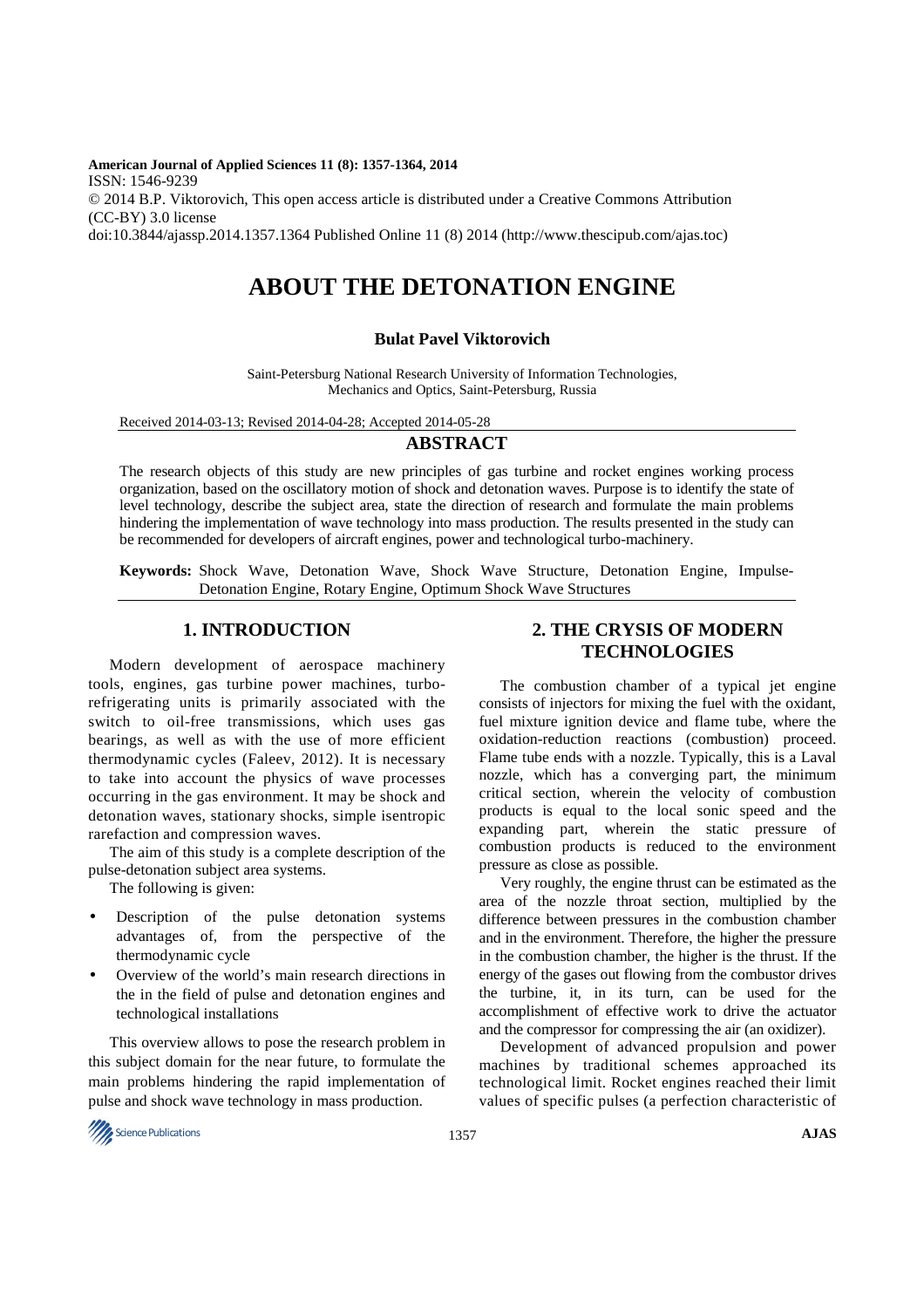the rocket engine, approximately equal to the velocity of the combustion products outflow into the empty space from the ideal Laval nozzle) for the corresponding types of fuel.

In gas turbine devices the temperature of the fuel in combustion chambers approached stoichiometric temperature. Further increase of pressure in the combustion chamber can be achieved by increasing the air compression, which leads either to an increase of compressor diameter, or to increase of rotational speed.

Usage of the costly new materials, such as rhenium or ruthenium as well as special coatings, for example, made of silicium carbide, in the construction of promising turbines allows the combustion chambers to be uncooled.

As part of the evolutionary development of traditional technologies it is likely to expect the growth of specific parameters (thermodynamic efficiency, relative impulse, decrease in relative weight (the ratio between the engine weight and the produced thrust) and reduction of the relative fuel consumption) by 5-10% (Skabin and Solonin, 2004).

Further growth of relative parameters and maintainability requires the transition to other thermodynamic cycles, oil-free transmissions that use contactless gas or electromagnetic bearings, new power plant schemes.

### **3. COMPARSION OF THERMODYNAMIC CYCLES**

Currently, the vast majority of jet engines and gasturbine power machines operate in accordance with the Brighton cycle. This is the cycle of fuel combustion at constant pressure. Fuel is pumped into the combustion

chamber at a pressure exceeding a given pressure in the combustion chamber. The oxidant is compressed and supplied into the combustion chamber by compressor, in the case of land power turbine, air inlet and the compressor in case of jet engine, the Turbo-Pump Unit (TPU), in the case of Liquid-propellant Rocket Engine (LRE). Both fuel and oxidant are supplied into the combustion area continuously. At the stationary regimes the combustion in the chamber proceeds at constant pressure. Combustion products, expanding, perform a useful work.

Can something better than Brayton cycle be offered? Yes, it's Humphrey cycle, in which the heat is supplied at constant volume of the working fluid. An example of the engine that implements this type of thermodynamic process is the Stirling engine, which is used on some submarines. **Figure 1** shows the advantage of Humphrey cycle compared to conventional thermodynamic cycles of heat engines (Brayton, Otto, Diesel).

The work of heat engine in one cycle is equal to the area, bounded by the curve 1-2-3-4. Sector 2-3 shows the advantage of the thermodynamic Humphrey cycle, compared with the Brayton cycle. Sector 1-4 shows the area that is inaccessible to cycles of Otto and Diesel heat engines.

An example of a device, implementing benefits of the Humphrey cycle is the Pulsating Jet Engine (PJE). Today PJE are used, mainly, on cheap unmanned drones, which is explained by its simplicity. Heat efficiency ratio within one thermodynamic cycle of jet engine, operating in accordance with the tradition Brayton cycle, is much smaller in the whole range of pressure increase coefficients  $P/P_0$  (**Fig. 2**).



**Fig. 1.** Comparison of brayton and humphrey thermodynamic cycles

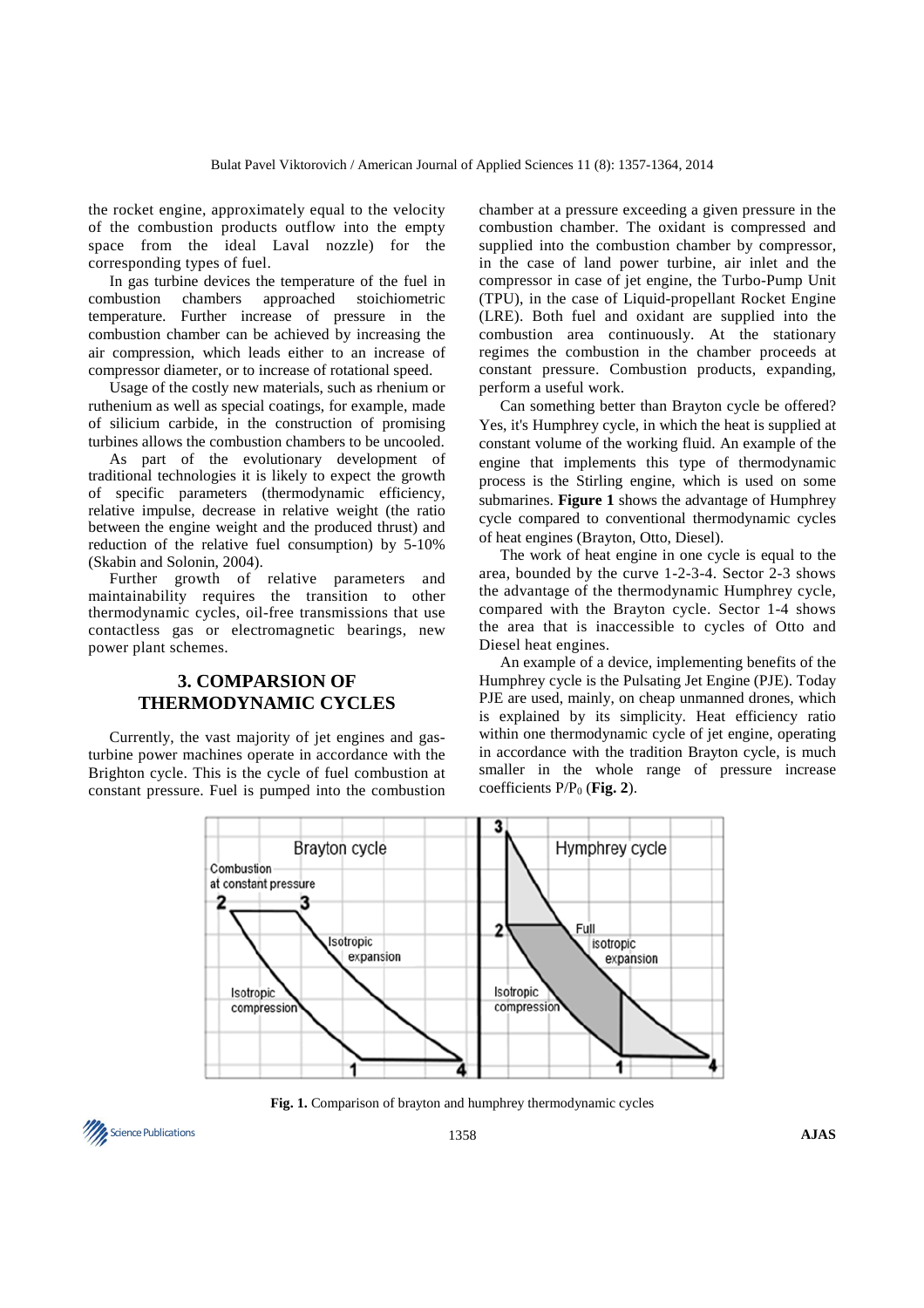

Bulat Pavel Viktorovich / American Journal of Applied Sciences 11 (8): 1357-1364, 2014

**Fig. 2.** Thermal efficiencies comparison of Brayton and Humphrey cycles at different degrees of pressure increase



**Fig. 3.** Functional principle of pulse jet engine

The idea of creating PJE was patented in 1906 by Russian engineer V.V. Karavodin. In 1930, Paul Schmidt offered single-valve combustion chamber of resonance type for PJE. Subsequently, it was used in unmanned aircraft-missiles "V-1". Significant contribution into solving the problem of creating the PJE was made by B.S. Stechkin.

Functional principle of PJE is clear from the scheme in **Fig. 3**.

During the first step of the cycle the engine's chamber is filled with air-fuel mixture. On the second step the ignition occurs. During the third step the combustion front runs through the combustion chamber, raising the pressure in it at constant volume. On the fourth step the working fluid expands and performs the work. On the fifth and sixth step the camera is vented by fresh air.

Despite high efficiency of fuel combustion itself, the estimated useful work in PJE is usually significantly lower than traditional gas-dynamic engines. The reason is that the compression of the airfuel mixture occurs in simple isentropic compression waves, which have large length. As a result, the pulse recurrence rate at of PJE is low and total mechanical efficiency is not so high.

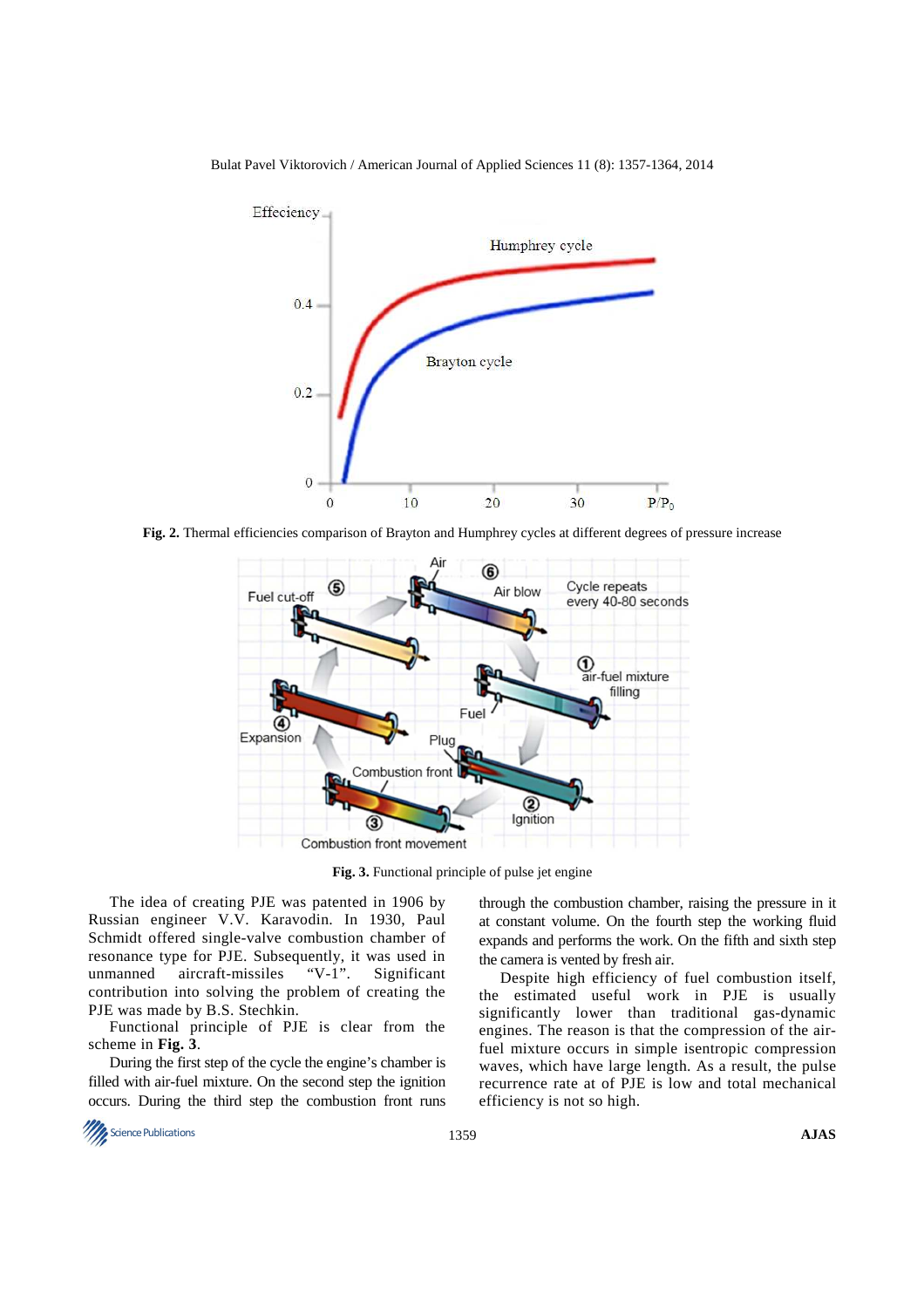Logical development of PJE ideas are Pulse-Detonation Engines (PDE), in which the compression waves are replaced by shock waves (**Fig. 4**).

Phase of PDE's operation "a -f" correspond to phases 1- 6 of PJE. The difference lies in that the combustion in PDE occurs on phase "c" in a detonation wave front and not in a front of slow-burning (PJE phase 3). Combustion takes place in a very narrow region immediately behind the shock wave, which have a length about the average free length of the gas molecules. As a result, the velocity of detonation combustion is by the orders of magnitude higher than of the

slow burning in the flame front (deflagration).

Fast compression and combustion in PDE cycle gives extra useful work compared with Humphrey cycle (see area 2-3-3" in **Fig. 5**). A significant advantage is also the fact that combustion can occur at much high temperature (**Fig. 6**).

It should be noted that despite the high thermodynamic efficiency of single pulsations, the drawbacks, typical for pulsating jet engines, such as low repetition rate of the shock waves and, consequently , low thrust efficiency are inherent to classical PDE.



**Fig. 4.** Functional principle of pulse- detonation jet engine



**Fig. 5.** Comparison of Brayton and Humphrey PDE cycles on coordinates pressure-relative volume (pV) (Tarasov and Shipakov, 2011)

1360 Science Publications **AJAS**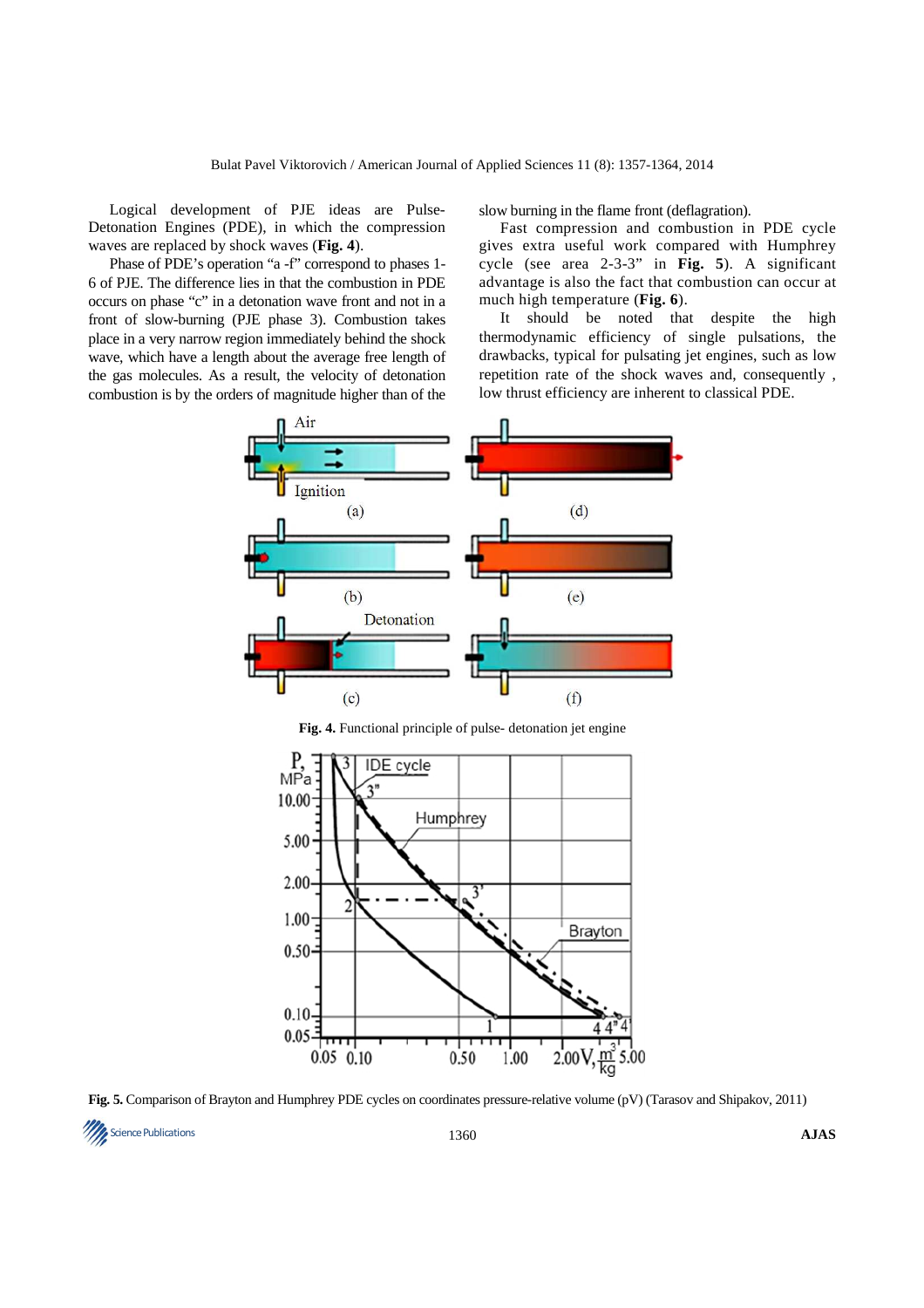

**Fig. 6.** Comparison of brayton and humphrey PDE cycles on coordinates Temperature-entropy (TS) (Tarasov and Shipakov, 2011)

# **4. DESIGN AND POTENTIAL ADVANTAGES OF THE PDE**

Simplicity of PDE's design is its undeniable virtue. Classical appearance of PDE is a cylindrical combustion chamber that have a flat or specially profiled wall, called "thrust wall" (**Fig. 7**).

Thrust of the pulsed-detonation engine is determined by the transition of the momentum to the thrust wall by the shock wave. Nozzle, in some cases, is not even necessary. In traditional PDE the shock waves repeat with low frequency and, along with rarefaction waves, automatically adjust the supply of fuel and oxidant. Due to low repetition frequency of shock waves (Hz) the time, during which the combustion of fuel proceeds, is short compared to the typical cycle time. As a result, despite the high efficiency of detonation combustion itself (20-25% more than in Brayton cycle engines), total efficiency of such constructions is low. Valveless pulse detonation engines have their niche-cheap and disposable aircraft. In this niche they are successfully developing in the direction of increasing the pulse repetition rate. Obvious is also the transition to usage of the valves, which provide the periodic supply of the working fluid with a predetermined frequency.

Due to the fact that the fluid combustion proceeds in the shock waves about 100 times faster than in conventional slow combustion (deflagration), this type of engine is theoretically distinguished by record power per unit of volume compared to all other types of thermal engines (**Fig. 8**).

Apart from the high relative power the detonation engines potentially have other significant advantages. For example, during the cycle of detonation combustion is possible to achieve very high temperatures. But the combustion speed is also very high and nitrogen oxides do not have time to form, therefore the detonation engines are potentially environmentally friendly (Vasilev, 2013). The problem of cooling the combustion chamber is as well easier to solve. Despite the higher temperature and pressure in the detonation wave front due to the transience of detonation combustion processes their impact on the engine's structure is less than that of classical motors (Roy and Frolov, 2006). Usage of detonation combustion provides tangible advantages in the LRE as well. As an example, to evaluate the benefits of PDE, the parameters of "Space Shuttle" marsh LRE can be used. Pressure for liquid hydrogen behind the TPU is about 500 atm. Combustion chamber pressure-210 atm. To ensure similar conditions of fuel combustion in PDE the fuel components must be supplied under pressure not higher than 10 atm, which eliminates the need for Turbo-Pump Units (TPU) and strengthened pipelines (Bulat and Ilina, 2013).

### **5. FIELDS OF WORK ON DETONATION ENGINES**

The main task at the current stage is the development of engines with high shock waves repetition frequency in the combustion chamber (Frolov, 2005) or the creation of an engine with Continuous Detonation (CDE).

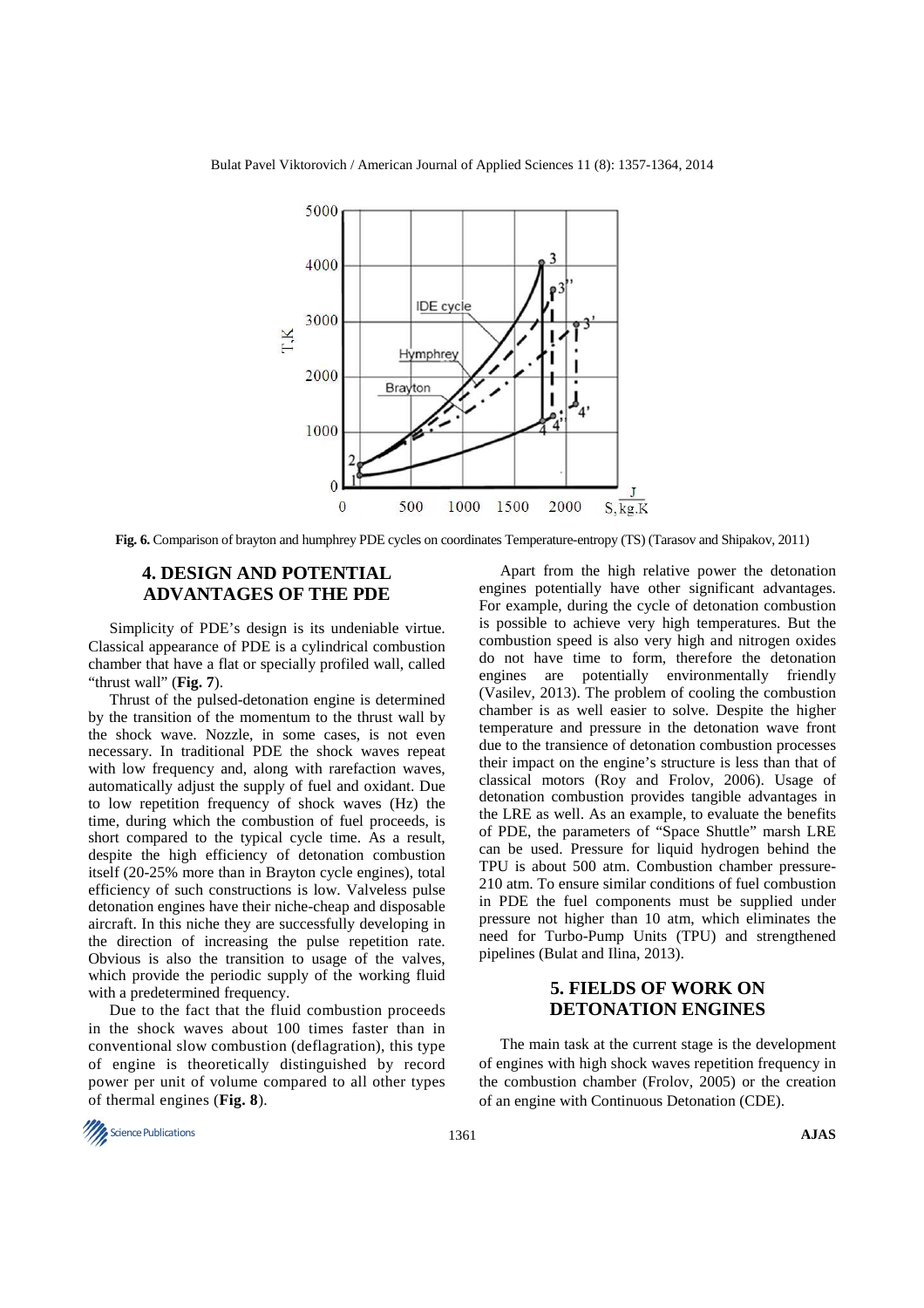

Bulat Pavel Viktorovich / American Journal of Applied Sciences 11 (8): 1357-1364, 2014

**Fig. 7.** Schematic diagram of the Pulse-Detonation Engine (PDE)



**Fig. 8.** Comparison of power per liter of modern thermal engines

The main tendency in the developing of PDE is the transition to multitube scheme (**Fig. 9**). In such engines the operating frequency of the single pipe remains low, but by alternating pulses in different tubes the developers hope to achieve acceptable specific characteristics (Frolov *et al*., 2004). Such scheme appears to be quite serviceable if the problem of vibration and thrust asymmetry, as well as the problem of bottom pressure (in particular, the possibility of lowfrequency oscillations in the bottom area between the pipes) will be solved. However, it is still not possible to reduce the dimensions of the engine.

Engines with Continuous Detonation (CDE) and Rotary Detonation Engines (RDE), working not in a pulsating, but in continuous regime are an alternative to PDE. The main and only advantage of CDE/RDE compared with PDE is the compactness of such devices. This can significantly reduce the size of (Davidenko, 2011), for example, gas turbine machines (**Fig. 10**).

Potential advantages of the detonation engines thermodynamic cycle caused numerous of research in this direction.

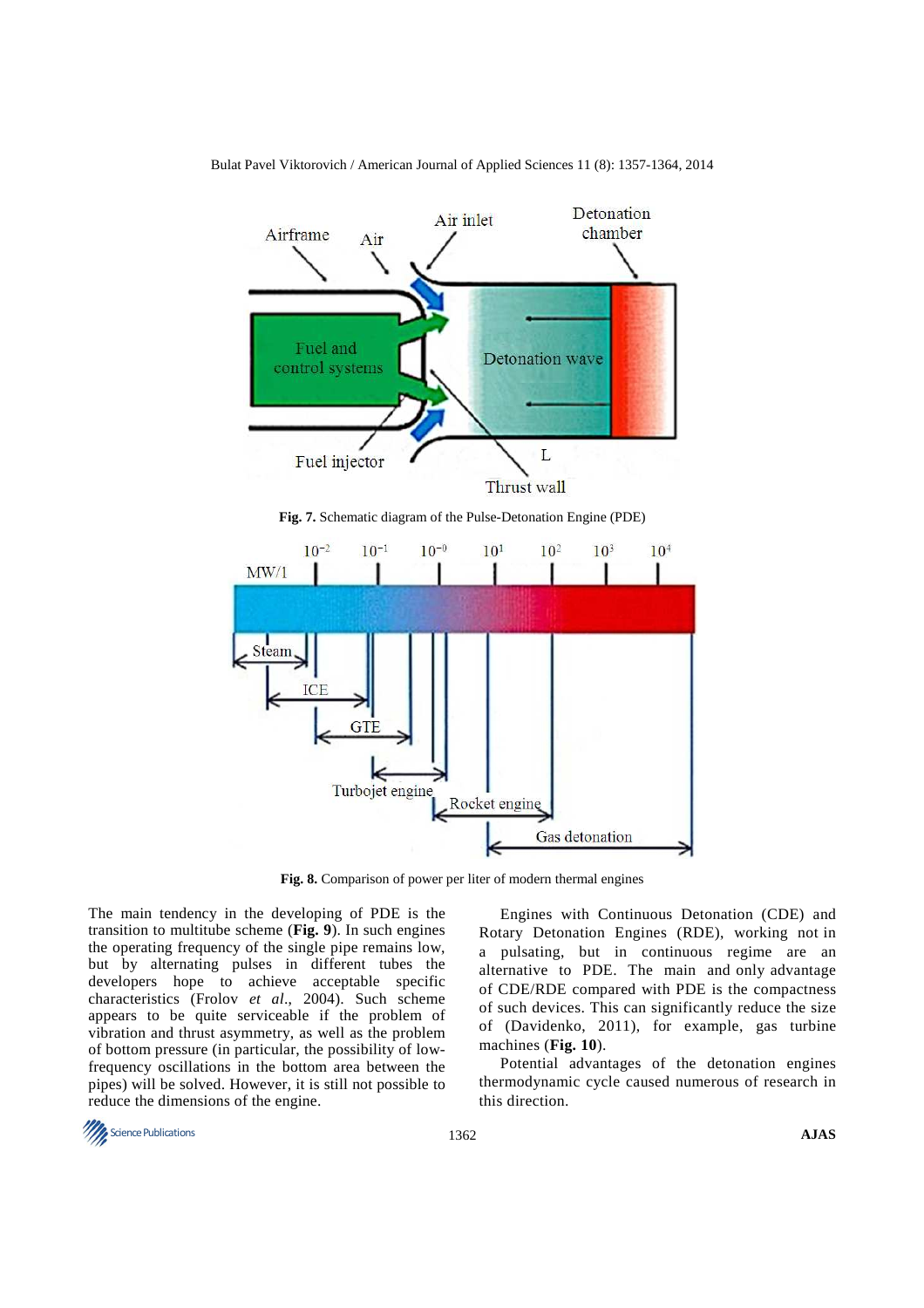Bulat Pavel Viktorovich / American Journal of Applied Sciences 11 (8): 1357-1364, 2014



**Fig. 9.** Multitube Pulse-Detonation Engine (PDE)



**Fig. 10.** (a) Schematic of the classical two-circuit turbofan engine (b) Scheme of the turbofan engine that uses detonation combustion

Projects on detonation combustion in the United States are included in the development of promising engines IHPTET. The cooperation includes virtually all research centers working in the field of engine designing, many scientific centers and universities: ASI, NPS, NRL, APRI, MURI, Stanford, USAF RL, NASA Glenn, DARPA-GE C and RD, Combustion Dynamics Ltd, Defense Research Establishments, Suffield and Valcartier, Uniyersite de Poitiers, University of Texas at Arlington, Uniyersite de Poitiers, McGill University, Pennsylvania State University, Princeton University. NASA alone allocates \$130 million for this purpose per year.

In the new program VAATE-successor of IHPTET program-American specialists are aiming to reduce the production cost of gas generators by 32 ... 64% for air-jet engines of large dimensions.

In the new program VAATE-successor of IHPTET program-American specialists are aiming to reduce the production cost of gas generators by 32 ... 64% for air-jet engines of large dimensions, 35 ... 65% for GTE of small dimensions and technology for creating even cheaper pulse detonation engine is considered as "key" (Bulat and Prodan, 2013).

Leading position in the development of detonation engines takes specialized center Seattle Aerosciences Center (SAC), bought by Pratt and Whitney company from Adroit Systems firm in 2001.

Most of the center's work is financed by the Air Force and NASA form the budget of interdepartmental program Integrated High Payoff Rocket Propulsion Technology Program (IHPRPTP), aided for the creation